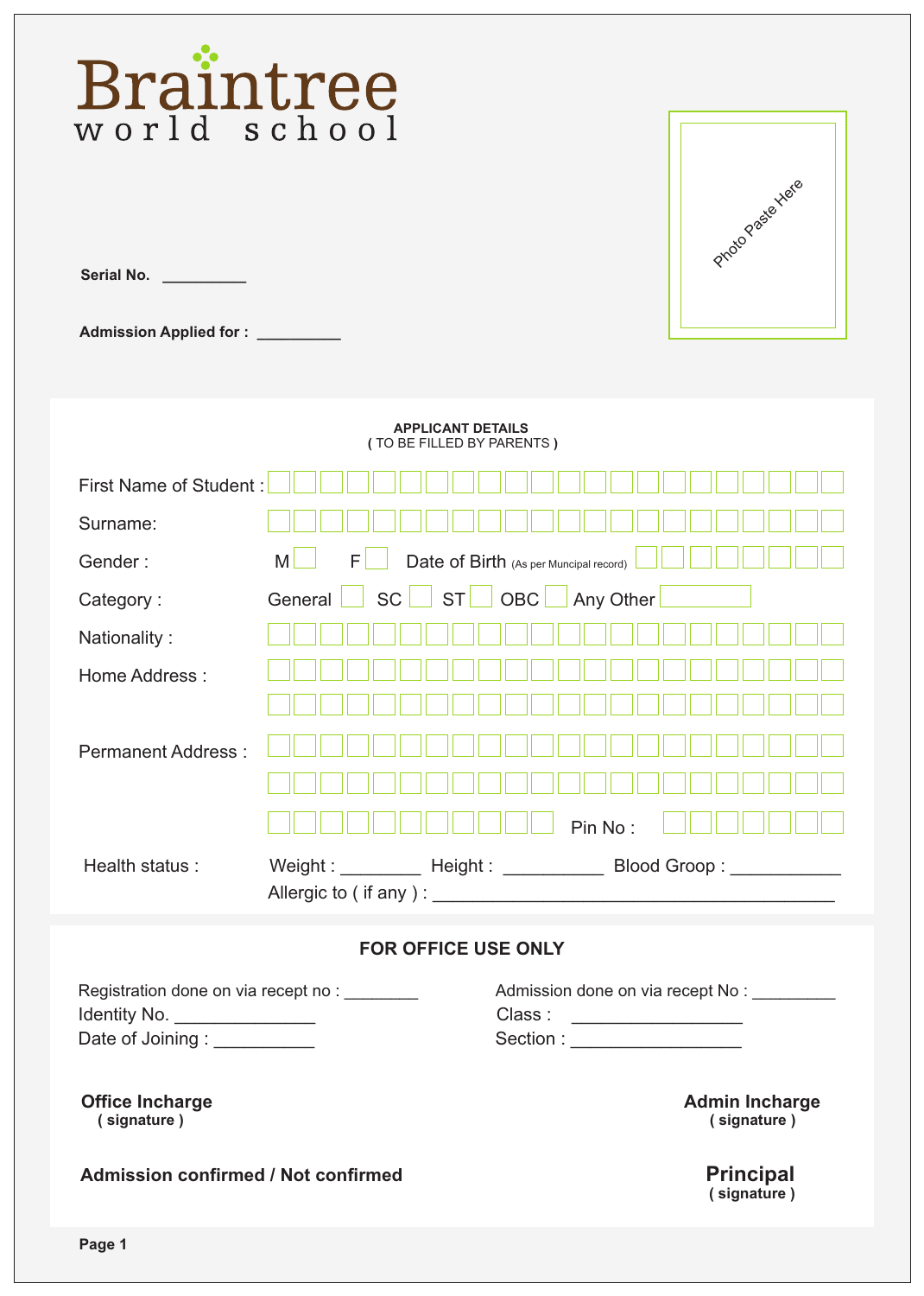

| S. No | <b>Activity</b> | <b>Position</b> | Level<br>Interschool / Destrict / National |
|-------|-----------------|-----------------|--------------------------------------------|
|       |                 |                 |                                            |
|       |                 |                 |                                            |
|       |                 |                 |                                            |
|       |                 |                 |                                            |
|       |                 |                 |                                            |
|       |                 |                 |                                            |

| Father's Name:             |         |
|----------------------------|---------|
| Qualification:             |         |
| Occupation / Designation : |         |
| Office Address:            |         |
|                            |         |
| Phone No:                  | Mobile: |
| Email:                     |         |
| Gross annual income:       |         |

| Mother's Name:             |  |  |  |  |  |         |  |  |  |  |  |  |
|----------------------------|--|--|--|--|--|---------|--|--|--|--|--|--|
| Qualification:             |  |  |  |  |  |         |  |  |  |  |  |  |
| Occupation / Designation : |  |  |  |  |  |         |  |  |  |  |  |  |
| Office Address:            |  |  |  |  |  |         |  |  |  |  |  |  |
|                            |  |  |  |  |  |         |  |  |  |  |  |  |
| Phone No:                  |  |  |  |  |  | Mobile: |  |  |  |  |  |  |
| Email:                     |  |  |  |  |  |         |  |  |  |  |  |  |
| Gross annual income:       |  |  |  |  |  |         |  |  |  |  |  |  |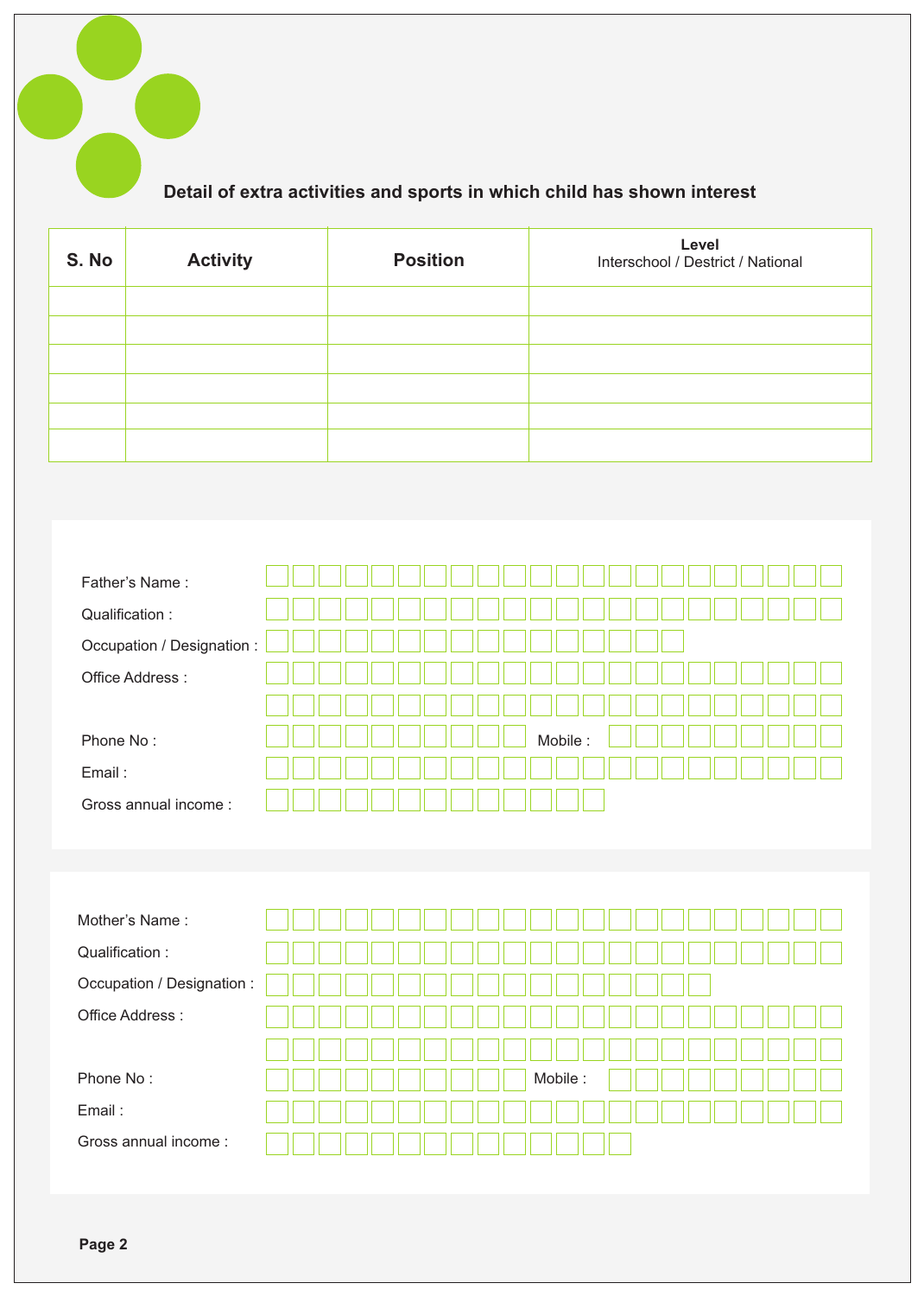

## **DETAILS OF PREVIOUS SCHOOLING**

| Name of the School:                       |           |                   | Year      | Class |  |  |  |  |  |
|-------------------------------------------|-----------|-------------------|-----------|-------|--|--|--|--|--|
| • Is that school recognized : Yes         | <b>No</b> | With which Board: |           |       |  |  |  |  |  |
| • Medium of Instrucation : English        | Hindi     | Pbi               | Any other |       |  |  |  |  |  |
| • Reason for Leaving the Previous School: |           |                   |           |       |  |  |  |  |  |
|                                           |           |                   |           |       |  |  |  |  |  |

## **Any other relevant information in respect of the child to be given to school**

## **EMERGENCY CONTACTS**

| Name     | Name     |
|----------|----------|
| Phone    | Phone    |
| Relation | Relation |

**Note :** In case school authorities are unable to contact you or the designated emergency contacts, Your child will be administered medical aid to the best of our abilit**y.**

**TRANSPORT FACILITY** ( optional ) **Yes** No

**Note :** Transport fee will be charged as per Kilometers